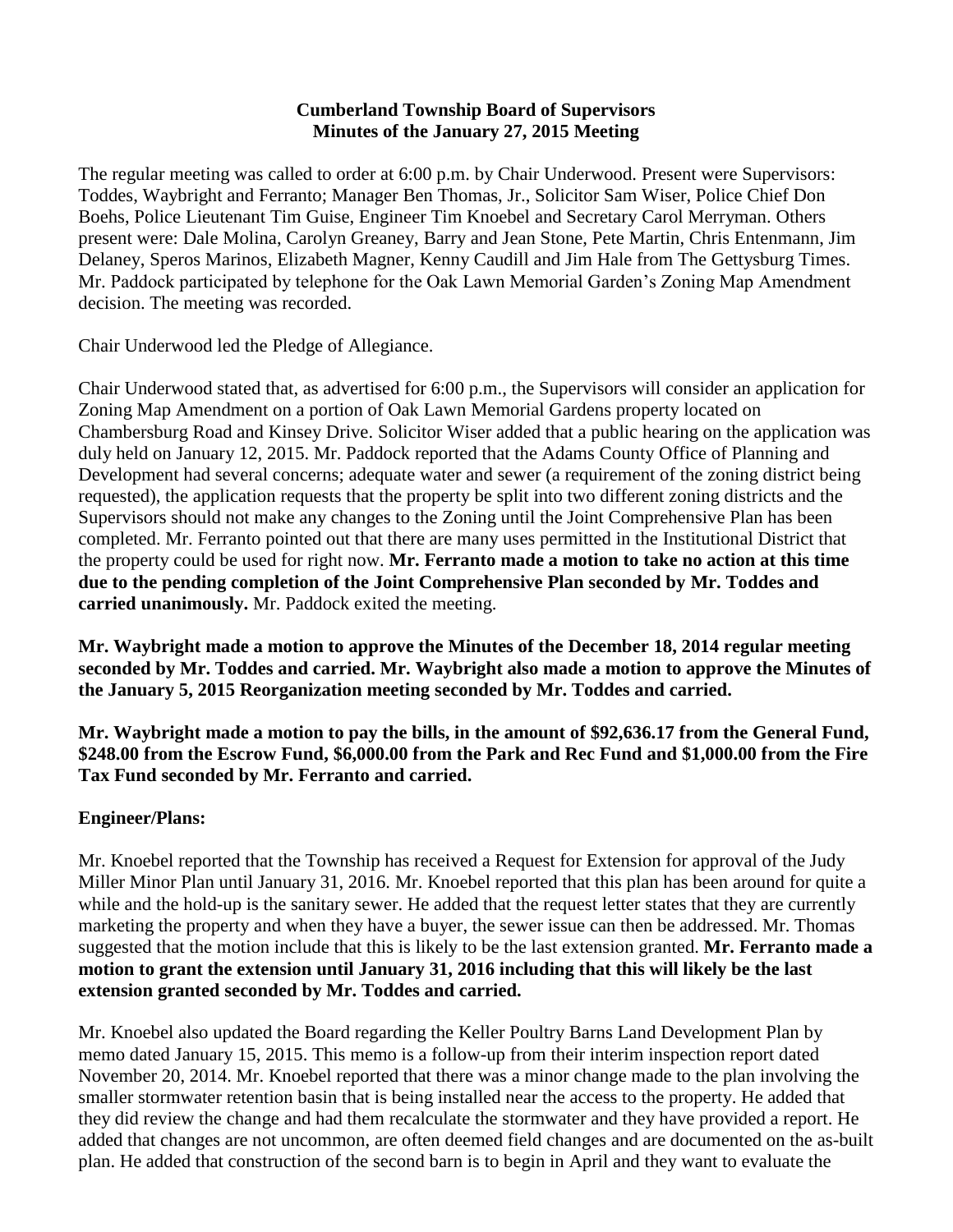status of their access and driveway after the construction has been completed so they can see the extent of the damages and determine if they need to fix anything. He also stated that they want to go back to working on the smaller stormwater basin and he feels that they should be able to do that and they will construct from the outside in. Mr. Knoebel stated that they are not entirely in agreement with the outlet of the culvert pipe under their access and they have had some standing water. Mr. Knoebel reported that the developer indicated that PennDOT has accepted this work and they are not going back in to change anything but, he feels that work can be done which is outside of the right-of-way to help correct the problem. Mr. Knoebel reported that a letter will go back to the developer.

## **Public Comment:**

Mrs. Jean Stone, 1745 Mummasburg Road, read and presented a letter to the Board regarding the right-ofway of Mummasburg Road. Mrs. Stone reports that she has confirmed that the right-of-way at the location of the Keller property is 50 feet and is incorrectly shown as 60 feet on the final land development plan; drawings: Landscape Plan, Entrance Area Plan and Details and Erosion and Control Plan submitted by Brandon and Waverly Keller. Mrs. Stone asks that this error be corrected on the as-built plan and that plan be recorded in the Adams County Courthouse. Mr. Knoebel stated that he is aware of the error.

Mr. Speros Marinos, 912 Baltimore Pike, stated that he is not in favor of the meeting time change to 6:00 p.m. with his business obligations 7:00 p.m. works better for him. He also reported the following 2016 officers for the Cumberland Township Historical Society: Chair – Cyril Ackerman, Vice-Chair – John Horner, Secretary – Linda Clark and Treasurer – Linda Seamon. Mr. Marinos does not want to see the service of the Township's Police Department diminished in any way and protested the Amusement Tax but, will abide by the law and continue to pay. Lastly, he asked that the zoning on Baltimore Pike be changed.

### **Police Report:**

Police Chief Don Boehs presented a written and oral report of police activities for the month of December including; 271 complaints, 62 traffic stops, 65 combined arrests, 14 traffic accidents, 12 targeted enforcements and 13,137 patrol miles. He added that they assisted other agencies 13 times and they were assisted four times.

### **Active Business:**

Chair Underwood reported that the Supervisors have all received a copy of the agreement with Gettysburg Area School District for Cumberland Township to provide a School Resource Officer. Solicitor Wiser stated that the agreement has been signed by the School Board and the Supervisors have discussed it at length. He added that it is a very worthwhile cooperative effort and the Board has put a lot of time and thought into it. He added that the agreements with the surrounding municipalities will follow to enable the Township to exercise jurisdiction in those municipalities and are expected to be ready for action at the next meeting. **Mr. Toddes made a motion to approve the Agreement for School Resource Officer with Gettysburg Area School District seconded by Mr. Ferranto and carried.** 

Mr. Thomas reported that the Township has two requests for fire funding from Gettysburg Fire Department, in the amount of \$66,262.58, and Barlow Fire Department, in the amount of \$6,296.91. Mr. Thomas stated that the current Fire Fund balance is \$75,570.00. Mr. Thomas added that he had previously recommended the following formula: Gettysburg \$58,750 (33.6%), Barlow \$58,750 (33.6%) as they are located in Cumberland Township and Greenmount \$7,500.00 (4.3%) and this is not in keeping with the Adams County Fire Study of 2013. Mr. Thomas added that his recommendation includes reserving \$50,000.00 annually for future capital expenditures. **Mr. Ferranto made a motion to approve the**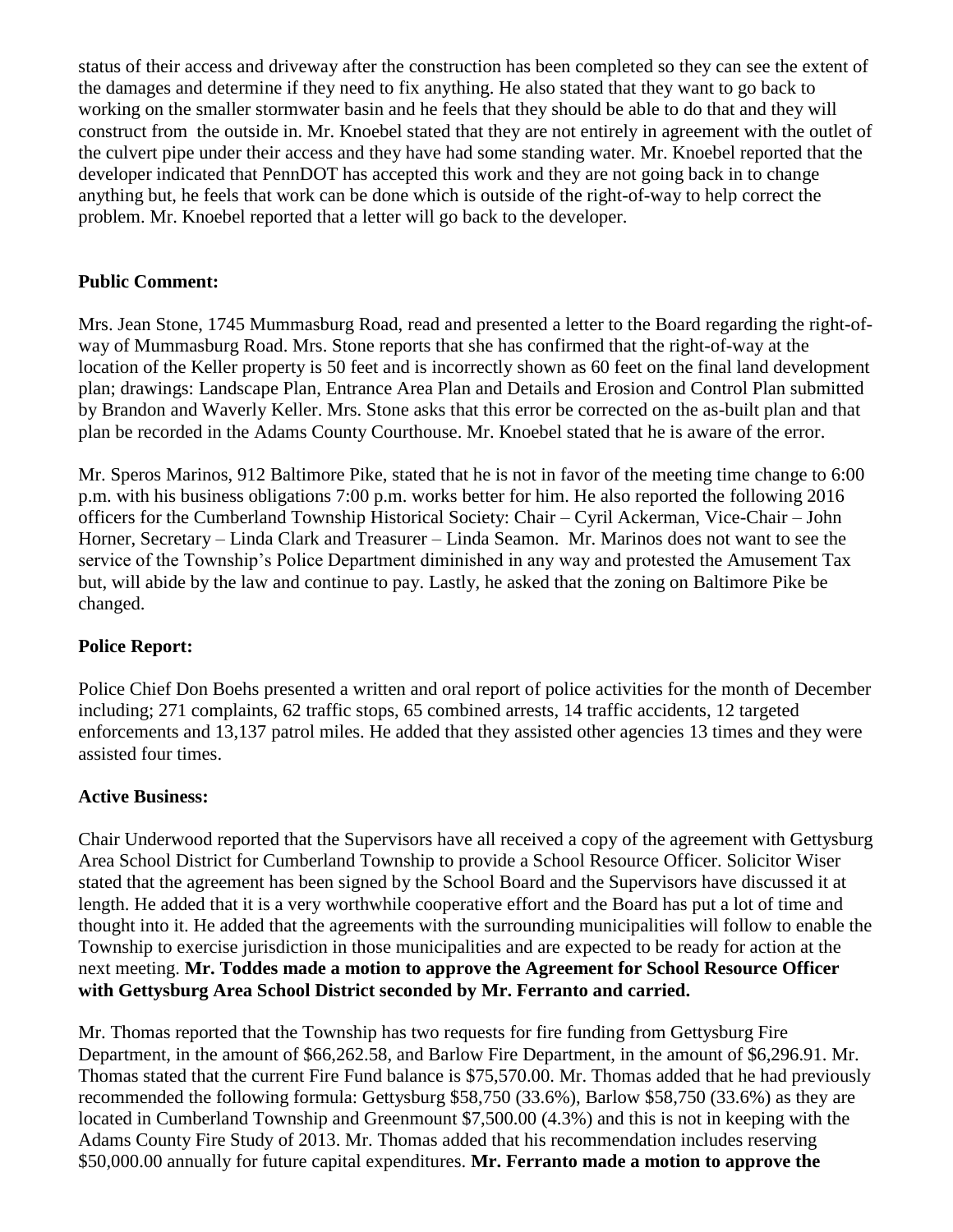### **funding requests in accordance with the memorandum prepared by Mr. Thomas seconded by Mr. Toddes and carried.**

Mr. Thomas reported that the Township has received a request for funding from the Gettysburg Area Recreation Authority (GARA) in the amount of \$53,093.00 (a 3% increase from 2014.) Mr. Thomas also reported that the Memorandum of Understanding (MOU) with GARA was only for one year and he recommended that the Board authorize the preparation of another MOU by the Township's Solicitor that includes an automatic renewal and funding provision. Mr. Thomas stated that this request was received during the Township's budget process and it was budgeted for 2015 to be paid from the Park and Rec Fund. **Mr. Ferranto made a motion to approve the funding request from GARA, in the amount of \$53,093.00 in a single payment, seconded by Mr. Waybright and carried. The Board also authorized Solicitor Wiser to contact Gettysburg's Solicitor Eastman regarding the MOU.** 

Mr. Thomas reported that he has received a revised quote from A/V Solutions from Biglerville, in the amount of \$11,905.02. He reported that the quote is to upgrade the security for the entire perimeter of the Township's facilities. He added that the previous quote was \$12,769.02, the quote has been reviewed by the Finance Committee and the expenditure was budgeted for 2015. **Mr. Ferranto made a motion to approve the expenditures for the cameras seconded by Mr. Toddes and carried.**

Mr. Thomas also reported that the Township has received approval from PennDOT for the installation of School signs for St. Francis Xavier Church on Table Rock Road. He added that the signs have been installed and an invoice has been sent to St. Francis for the cost of the signs.

### **Solicitor: No report – Executive Session items only**

### **Committee Reports and comments from Board Members:**

Mr. Waybright reported that the Joint Comprehensive Plan Committee will meet on February 3, 2015 at 3:00 p.m.

Mr. Toddes reported that the Park and Rec Committee is meeting with Judy Chambers to discuss longterm planning.

Chair Underwood reported that she has a copy of the schedule of locations of water and sewer from Gettysburg Municipal Authority that she had asked them to provide for the Township's new representative. She added that copies will be made for any Supervisor who would like one.

Chair Underwood also reported that she and Mr. Thomas will be attending a meeting on Friday with Representative Moul and the Susquehanna Area Regional Airport Authority regarding Gettysburg Airport.

Mr. Thomas reported that the 2014 Audit is going smoothly and he will be authoring the Management Discussion and Analysis and this saves the Township several thousand dollars.

Mr. Thomas also reported that he attended Adams County Commissioner's State of the County address. He reported that they are hoping to have the draft Joint Comprehensive Plan ready for public review late 2015/early 2016 and the new radio project should be tested late Summer/early Fall. He also reported that he attended the Franklin County Council of Governments (COG) meeting and they are talking about the possibility of doing a county-wide fire and EMS study. Lastly, Mr. Thomas reported that the Township received the reimbursement check for the lighting upgrade in the amount of \$4,324.72.